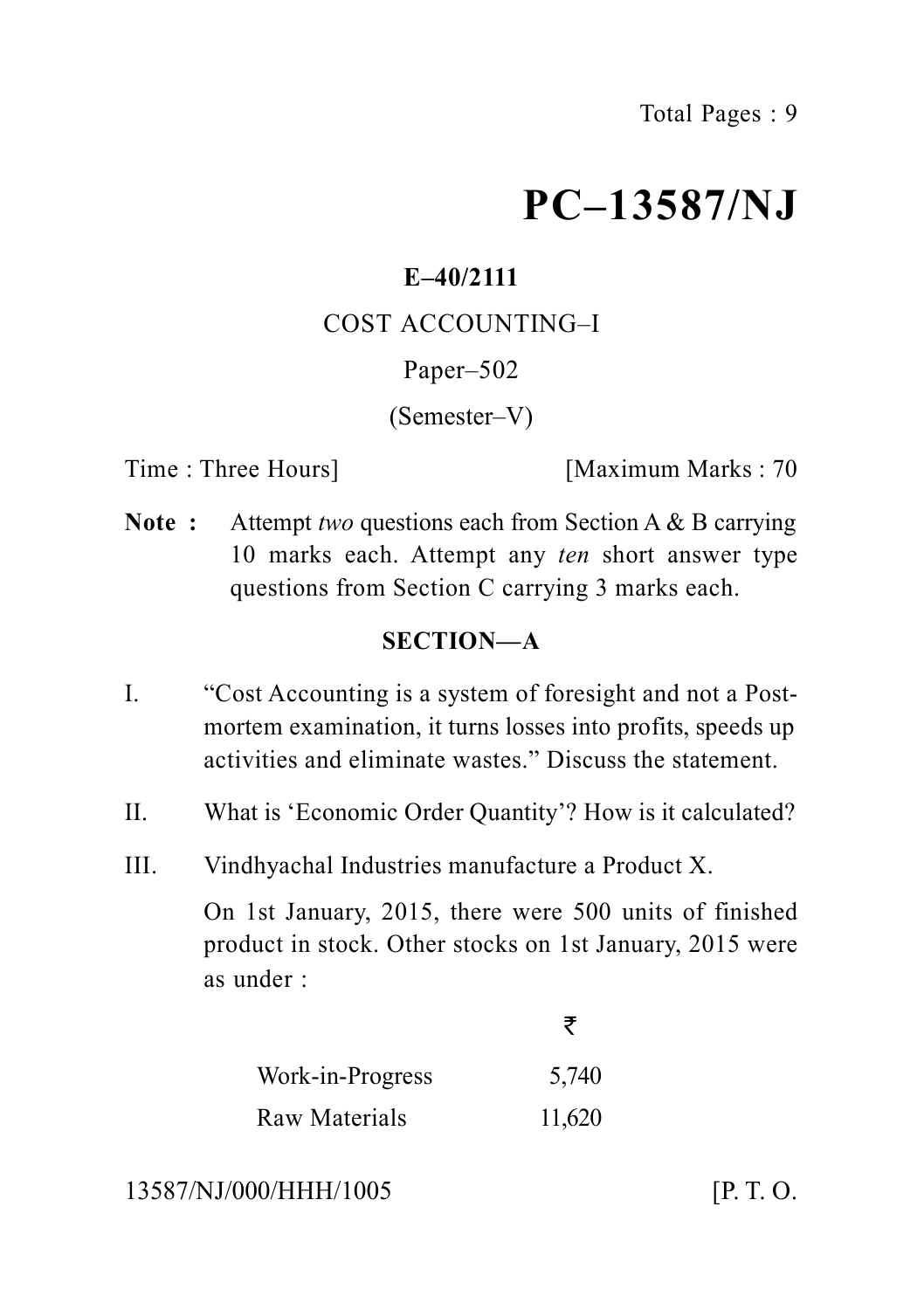| The information available from cost records for the year |  |
|----------------------------------------------------------|--|
| ended 31st December, 2015 was as follows :               |  |

|                               | ₹      |                            | ₹        |
|-------------------------------|--------|----------------------------|----------|
| <b>Indirect Labour</b>        | 12,160 | Work-in-Progress on        |          |
| Direct Labour                 | 32,640 | 31.12.2015                 | 7,820    |
| Freight on Raw                |        | Sales-15,000 units         | 3,60,000 |
| <b>Material Purchased</b>     | 5,570  | <b>Indirect Materials</b>  | 21,390   |
| <b>Stock of Raw Materials</b> |        | <b>Total Manufacturing</b> |          |
| on 31.12.2015                 | 9,640  | Cost Incurred              | 1,94,080 |
| Other Factory                 |        |                            |          |
| Expenses                      | 31,730 |                            |          |
|                               |        |                            |          |

There are 1,500 units of product in finished goods stock on 31st December, 2015. You are required to :

- (i) Prepare a statement of cost for 2015 giving all details of cost and their break up, and
- (ii) Determine the unit cost at which finished goods stock is to be properly valued at the beginning and at the end of 2015 (assuming the same cost used for both).
- IV. On 1st March, 2015, twelve tonnes of a material was in store value  $\omega \bar{\tau}$  140 per tonne. On 3rd March, 2015, fifteen tonnes of more material was received  $\omega \bar{\tau}$  150 per tonne. On 5th March, 2015 twenty tonnes of material was issued.

Calculate the price of the issue, if the issue of materials is priced according to :

(i) First-In-First-Out method;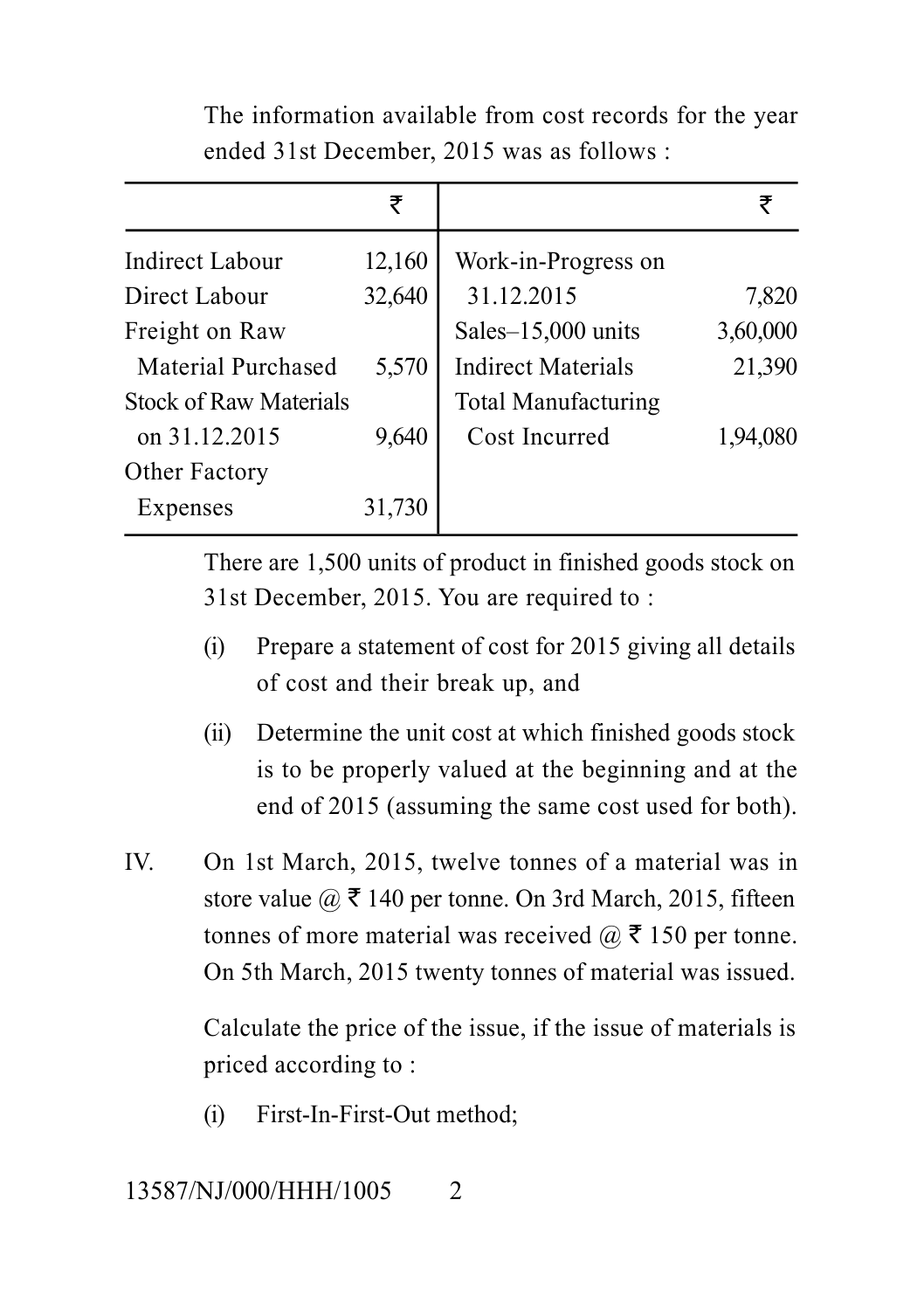- (ii) Last-In-First-Out method;
- (iii) Simple Average method;
- (iv) Weighted average method.

#### **SECTION—B**

- V. State the methods of Time-keeping in a factory.
- VI. Explain the different methods of apportionment of service department costs over production departments.
- VII. Calculate Machine Hour Rate of A Machine :

| Consumable Stores 600 for A Machine Insurance of         |       |
|----------------------------------------------------------|-------|
|                                                          |       |
| Consumable Stores 1,000 for B Machine<br><b>Building</b> | 4,800 |
| 800 for A Machine Insurance of<br>Repairs                |       |
| 1,200 for B Machine<br>Repairs<br>Machines               | 800   |
| Depreciation of<br>Heat and Light<br>360                 |       |
| Machines<br>1,200<br>Rent                                | 700   |
| Room Service                                             | 60    |
| General Charges                                          | 90    |

*Additional information* : Working Hours Area Book Value  $(sq.$  metre)  $(\overline{\zeta})$ A Machine 10,000 100 12,000 B Machine 25,000 500 20,000

13587/NJ/000/HHH/1005 3 [P. T. O.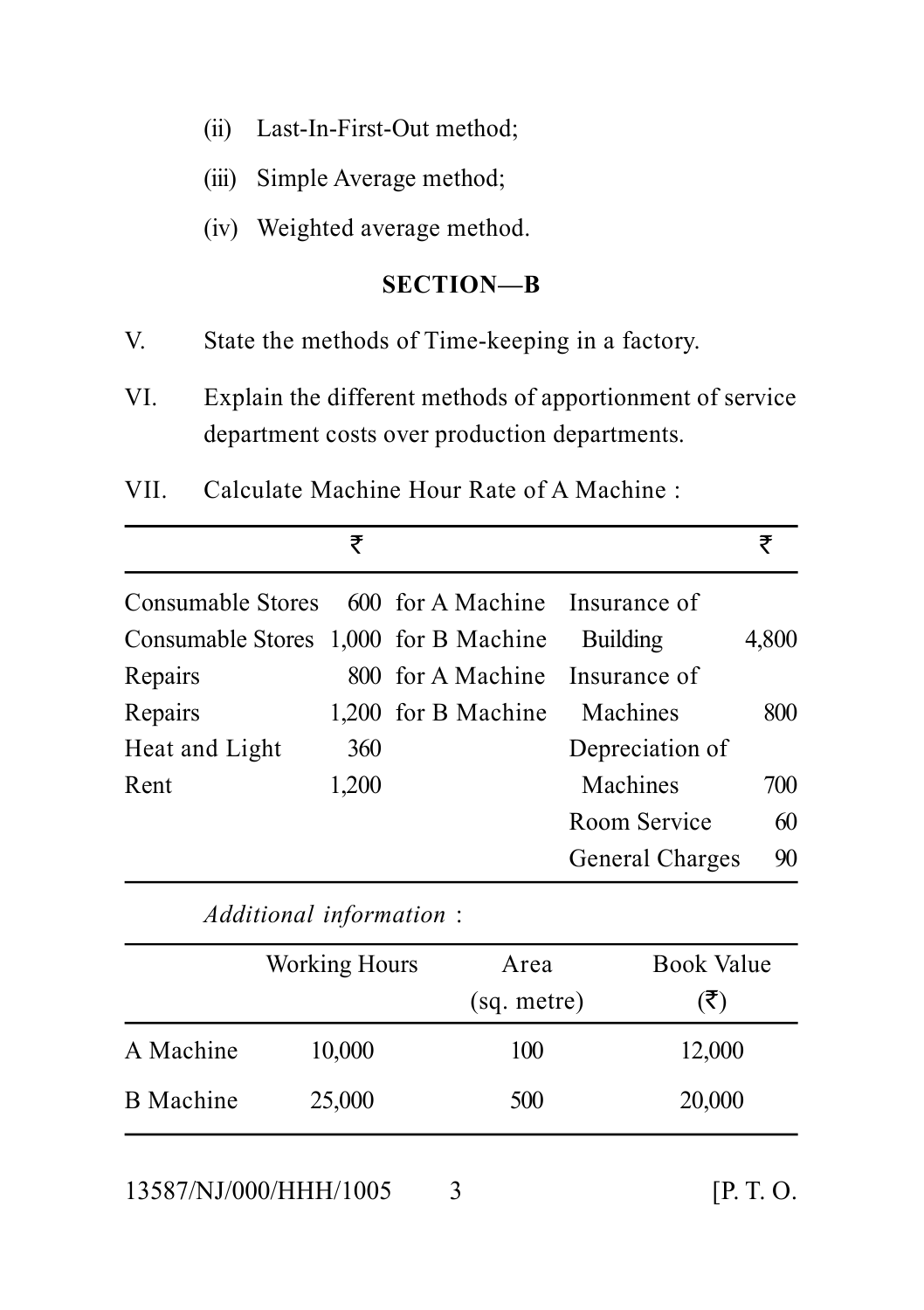VIII. A worker is allowed 10 hours to complete a job on daily wages. He takes 6 hours to complete the job under a scheme of payment by results. His day rate is  $\bar{\tau}$  6 per hour and piece rate is  $\bar{\xi}$  36. The material cost of the product is  $\bar{\xi}$  40 and overheads are charged at 150% of the total direct wages. Calculate the factory cost of the product under – (i) Piece Work Plan ; (ii) Rowan Plan ; and (iii) Halsey Plan.

# **SECTION—C**

# **(Compulsory Question)**

- IX. Write short notes on any *ten* :
	- 1. Fixed cost.
	- 2. Opportunity cost.
	- 3. Prime cost.
	- 4. Re-ordering level.
	- 5. Labour turnover.
	- 6. Incentive schemes.
	- 7. Over absorption of overheads.
	- 8. Idle time.
	- 9. Bad-Debts.
	- 10. Role of Cost Accountant.
	- 11. Direct Material.
	- 12. Material losses.

# 13587/NJ/000/HHH/1005 4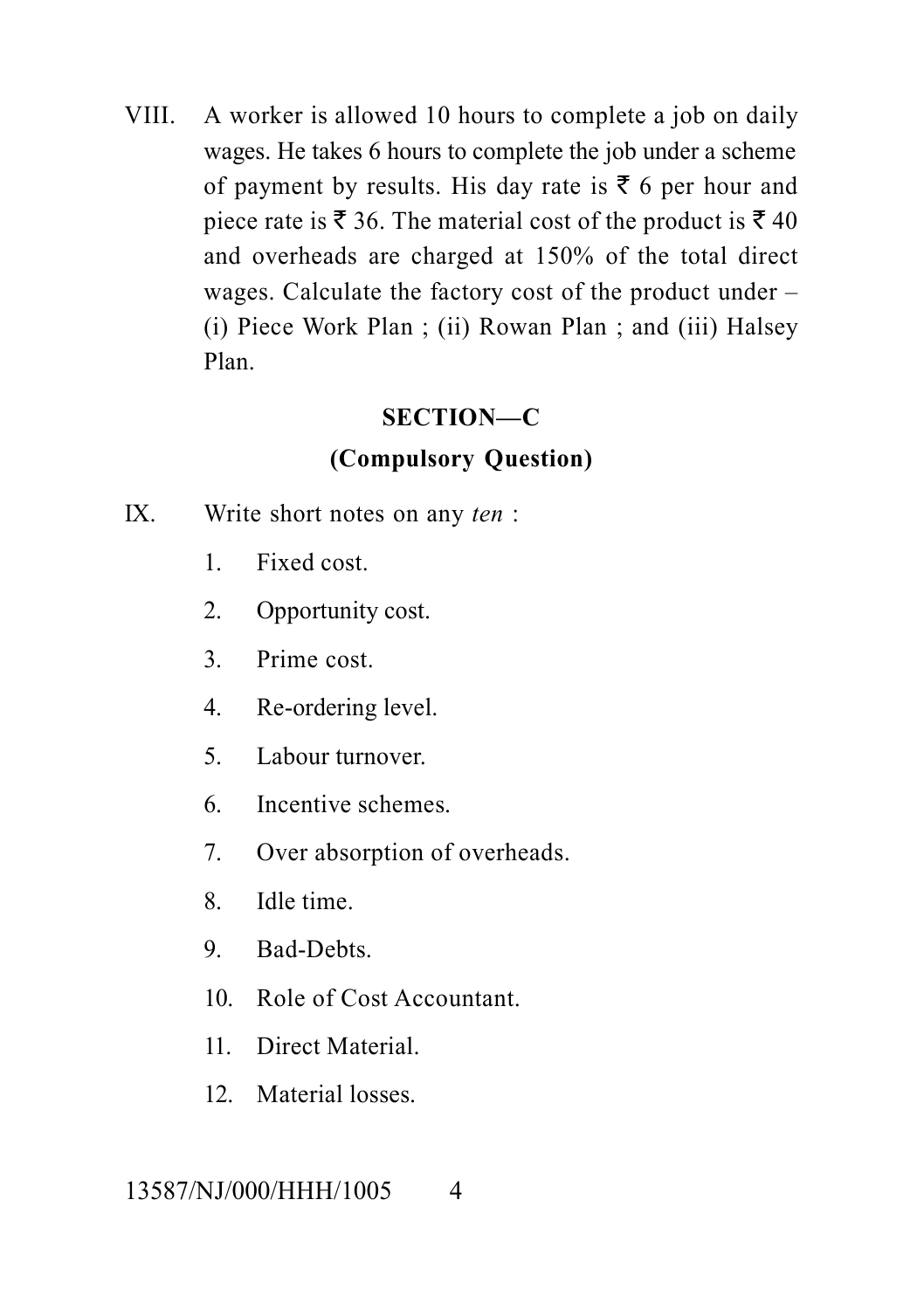#### **PUNJABI VERSION**

PUNJABI VERSION<br>ਨੋਟ : ਭਾਗ A ਅਤੇ B ਵਿਚੋਂ *ਦੋ–ਦੋ* ਪ੍ਰਸ਼ਨ ਕਰੋ। ਹਰੇਕ ਪ੍ਰਸ਼ਨ ਦੇ<br>10 ਅੰਕ ਹਨ। ਭਾਗ C ਵਿਚਲੇ ਕੋਈ *ਦਸ* ਸੰਖੇਪ ਉੱਤਰ ਵਾਲੇ<br>ਮੁਸ਼ਨ ਕਰੋ। ਹਰੇਕ ਮੁਸ਼ਨ ਦੇ 3 ਅੰਕ ਹਨ। PUNJABI VERSION<br>ਭਾਗ A ਅਤੇ B ਵਿਚੋਂ *ਦੋ–ਦੋ* ਪ੍ਰਸ਼ਨ ਕਰੋ। ਹਰੇਕ ਪ੍ਰਸ਼ਨ ਦੇ<br>10 ਅੰਕ ਹਨ। ਭਾਗ C ਵਿਚਲੇ ਕੋਈ *ਦਸ* ਸੰਖੇਪ ਉੱਤਰ ਵਾਲੇ<br>ਪ੍ਰਸ਼ਨ ਕਰੋ। ਹਰੇਕ ਪ੍ਰਸ਼ਨ ਦੇ 3 ਅੰਕ ਹਨ। ਨੋਟ : ਭਾਗ A ਅਤੇ B ਵਿਚੋਂ *ਦੋ–ਦੋ* ਪ੍ਰਸ਼ਨ ਕਰੋ। ਹਰੇਕ ਪ੍ਰਸ਼ਨ ਦੇ<br>10 ਅੰਕ ਹਨ। ਭਾਗ C ਵਿਚਲੇ ਕੋਈ *ਦਸ* ਸੰਖੇਪ ਉੱਤਰ ਵਾਲੇ<br>ਪਸ਼ਨ ਕਰੋ। ਹਰੇਕ ਪਸ਼ਨ ਦੇ 3 ਅੰਕ ਹਨ।

#### <u>ਭਾਗ—A</u>

- ਪ੍ਰਸ਼ਨ ਕਰਂ। ਹਰੇਕ ਪ੍ਰਸ਼ਨ ਦੇ 3 ਅੰਕ ਹਨ।<br>ਭਾਗ—A<br>I. 'ਲਾਗਤ ਲੇਖਾਕਾਰੀ, ਇਕ ਦੂਰ–ਦ੍ਰਿਸ਼ਟੀ ਪ੍ਰਣਾਲੀ ਹੁੰਦੀ ਹੈ, ਇਹ<br>ਮੁਰਦੇ ਦੀ ਮਗਰੋਂ ਕੀਤੀ ਪਰਖ ਨਹੀਂ ਹੁੰਦੀ। ਇਹ ਹਾਨੀਆਂ ਨੂੰ<br>ਲਾਕ ਬਣਾਉਂਦੀ ਹੈ। ਕਾਰਜ਼ਾਂ ਵਿਚ ਤੇਜ਼ੀ ਲਿਆਉਂਦੀ ਹੈ ਅਤੇ ਕੁਝ **ਭਾਗ—A<br>'**ਲਾਗਤ ਲੇਖਾਕਾਰੀ, ਇਕ ਦੂਰ–ਦ੍ਰਿਸ਼ਟੀ ਪ੍ਰਣਾਲੀ ਹੁੰਦੀ ਹੈ, ਇਹ<br>ਮੁਰਦੇ ਦੀ ਮਗਰੋਂ ਕੀਤੀ ਪਰਖ ਨਹੀਂ ਹੁੰਦੀ। ਇਹ ਹਾਨੀਆਂ ਨੂੰ<br>ਲਾਭ ਬਣਾਉਂਦੀ ਹੈ। ਕਾਰਜਾਂ ਵਿਚ ਤੇਜ਼ੀ ਲਿਆਉਂਦੀ ਹੈ ਅਤੇ ਕੁਝ<br>ਵੀ ਵਿਅਰਥ ਜਾਣ ਤੋਂ ਰੋਕਦੀ ਹੈ।' ਇਸ ਕਸਨ ਬਾਰੇ ਜਰਜ਼ਾ 'ਲਾਗਤ ਲੇਖਾਕਾਰੀ, ਇਕ ਦੂਰ–ਦ੍ਰਿਸ਼ਟੀ ਪ੍ਰਣਾਲੀ ਹੁੰਦੀ ਹੈ, ਇਹ<br>ਮੁਰਦੇ ਦੀ ਮਗਰੋਂ ਕੀਤੀ ਪਰਖ ਨਹੀਂ ਹੁੰਦੀ। ਇਹ ਹਾਨੀਆਂ ਨੂੰ<br>ਲਾਭ ਬਣਾਉਂਦੀ ਹੈ। ਕਾਰਜਾਂ ਵਿਚ ਤੇਜ਼ੀ ਲਿਆਉਂਦੀ ਹੈ ਅਤੇ ਕੁਝ<br>ਵੀ ਵਿਅਰਥ ਜਾਣ ਤੋਂ ਰੋਕਦੀ ਹੈ।' ਇਸ ਕਥਨ ਬਾਰੇ ਚਰਚਾ ਲਾਗਤ ਲਥਾਕਾਰਾ, ਇਕ ਦੂਰ-।ਦ੍ਰਸ਼ਟ। ਪ੍ਰਣਾਲਾ ਹੁੰਦਾ ਹ, ਇਹ<br>ਮੁਰਦੇ ਦੀ ਮਗਰੋਂ ਕੀਤੀ ਪਰਖ ਨਹੀਂ ਹੁੰਦੀ। ਇਹ ਹਾਨੀਆਂ ਨੂੰ<br>ਲਾਭ ਬਣਾਉਂਦੀ ਹੈ। ਕਾਰਜਾਂ ਵਿਚ ਤੇਜ਼ੀ ਲਿਆਉਂਦੀ ਹੈ ਅਤੇ ਕੁਝ<br>ਵੀ ਵਿਅਰਥ ਜਾਣ ਤੋਂ ਰੋਕਦੀ ਹੈ।' ਇਸ ਕਥਨ ਬਾਰੇ ਚਰਚਾ<br>ਕਰੋ। ਲਾਭ ਬਣਾਉਂਦੀ ਹੈ। ਕਾਰਜਾਂ ਵਿਚ ਤੇਜ਼ੀ ਲਿਆਉਂਦੀ ਹੈ ਅਤੇ ਕੁਝ<br>ਵੀ ਵਿਅਰਥ ਜਾਣ ਤੋਂ ਰੋਕਦੀ ਹੈ।' ਇਸ ਕਥਨ ਬਾਰੇ ਚਰਚਾ<br>ਕਰੋ।<br>ਕਿਫਾਇਤੀ ਆਰਡਰ ਗਿਣਤੀ ਤੋਂ ਕੀ ਭਾਵ ਹੈ? ਇਹ ਕਿਵੇਂ ਅੰਕੀ<br>ਜਾਂਦੀ ਹੈ? ਸਪਸਟ ਕਰੋ। ਵੀ ਵਿਅਰਥ ਜਾਣ ਤੋਂ ਰੋਕਦੀ ਹੈ।' ਇਸ ਕਥਨ ਬਾਰੇ ਚਰਚਾ<br>ਕਰੋ।<br>II. ਕਿਫਾਇਤੀ ਆਰਡਰ ਗਿਣਤੀ ਤੋਂ ਕੀ ਭਾਵ ਹੈ? ਇਹ ਕਿਵੇਂ ਅੰਕੀ<br>ਜਾਂਦੀ ਹੈ? ਸਪਸ਼ਟ ਕਰੋ।
- ਕਰੋ।<br>ਕਿਫਾਇਤੀ ਆਰਡਰ ਗਿਣਤੀ ਤੋਂ ਕੀ ਭਾਵ ਹੈ? ਇ<br>ਜਾਂਦੀ ਹੈ? ਸਪਸ਼ਟ ਕਰੋ।<br>ਨਿਮਨ-ਦਰਜ ਵੇਰਵਿਆਂ ਦਾ ਅਧਿਐਨ ਕਰਕੇ ਲੋੜੀ III. inmn-drj v yrivAW dw AiDA Yn krk y l oVINdI kwrvweI
- ਜਾਂਦੀ ਹੈ? ਸਪਸ਼ਟ ਕਰੋ।<br>ਨਿਮਨ-ਦਰਜ ਵੇਰਵਿਆਂ ਦਾ ਪ<br>ਕਰੋ :<br>Vindhyachal Industries ma

Vindhyachal Industries manufacture a Product X.

On 1st January, 2015, there were 500 units of finished product in stock. Other stocks on 1st January, 2015 were as under :

र क

| Work-in-Progress | 5,740  |
|------------------|--------|
| Raw Materials    | 11,620 |

13587/NJ/000/HHH/1005 5 [P. T. O.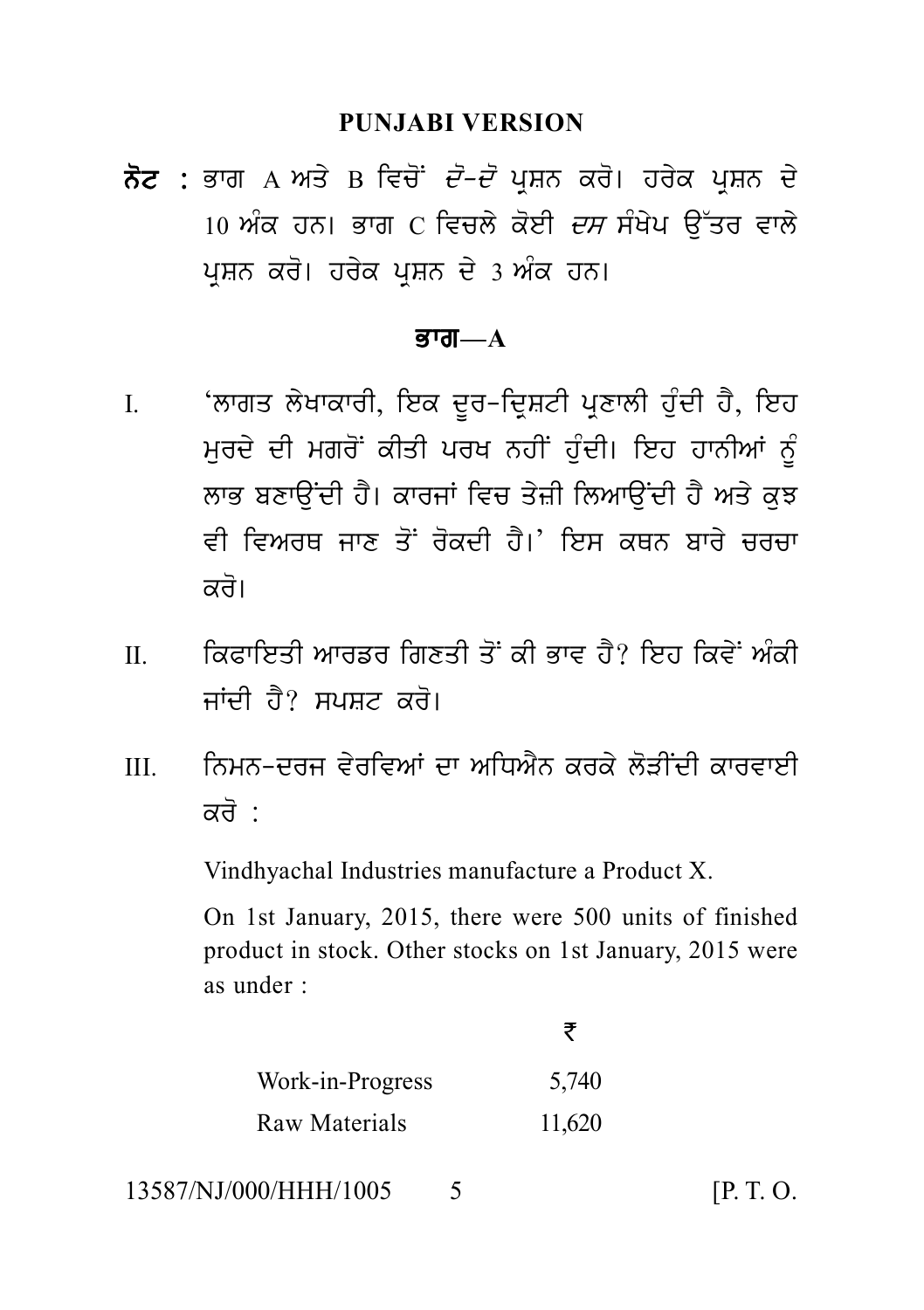|                               | ₹      |                            | ₹        |
|-------------------------------|--------|----------------------------|----------|
| <b>Indirect Labour</b>        | 12,160 | Work-in-Progress on        |          |
| Direct Labour                 | 32,640 | 31.12.2015                 | 7,820    |
| Freight on Raw                |        | Sales-15,000 units         | 3,60,000 |
| <b>Material Purchased</b>     | 5,570  | <b>Indirect Materials</b>  | 21,390   |
| <b>Stock of Raw Materials</b> |        | <b>Total Manufacturing</b> |          |
| on 31.12.2015                 | 9,640  | Cost Incurred              | 1,94,080 |
| Other Factory                 |        |                            |          |
| Expenses                      | 31,730 |                            |          |
|                               |        |                            |          |

The information available from cost records for the year ended 31st December, 2015 was as follows :

There are 1,500 units of product in finished goods stock on 31st December, 2015. You are required to :

- (i) Prepare a statement of cost for 2015 giving all details of cost and their break up, and
- (ii) Determine the unit cost at which finished goods stock is to be properly valued at the beginning and at the end of 2015 (assuming the same cost used for both). (II) Determine the time cost at which finished goods stock<br>is to be properly valued at the beginning and at the<br>end of 2015 (assuming the same cost used for both).<br>IV. ਨਿਮਨ-ਦਰਜ ਵੇਰਵਿਆਂ ਦਾ ਅਧਿਐਨ ਕਰਕੇ ਪੁਛੇ ਗਏ ਪ੍ਰਸ਼ਨਾਂ<br>ਦਾ ਉੱ
- ਨਿਮਨ-ਦਰਜ ਵੇਰਵਿਆਂ ਦਾ ਅਧਿਐਨ ਕਰਕੇ ਪੁਛੇ ਗਏ ਪ੍ਰਸ਼ਨਾਂ<br>ਦਾ ੳੱਤਰ ਲਿਖੋ :

On 1st March, 2015, twelve tonnes of a material was in store value  $\omega \bar{\tau}$  140 per tonne. On 3rd March, 2015, fifteen tonnes of more material was received  $\omega \bar{\tau}$  150 per tonne. On 5th March, 2015 twenty tonnes of material was issued.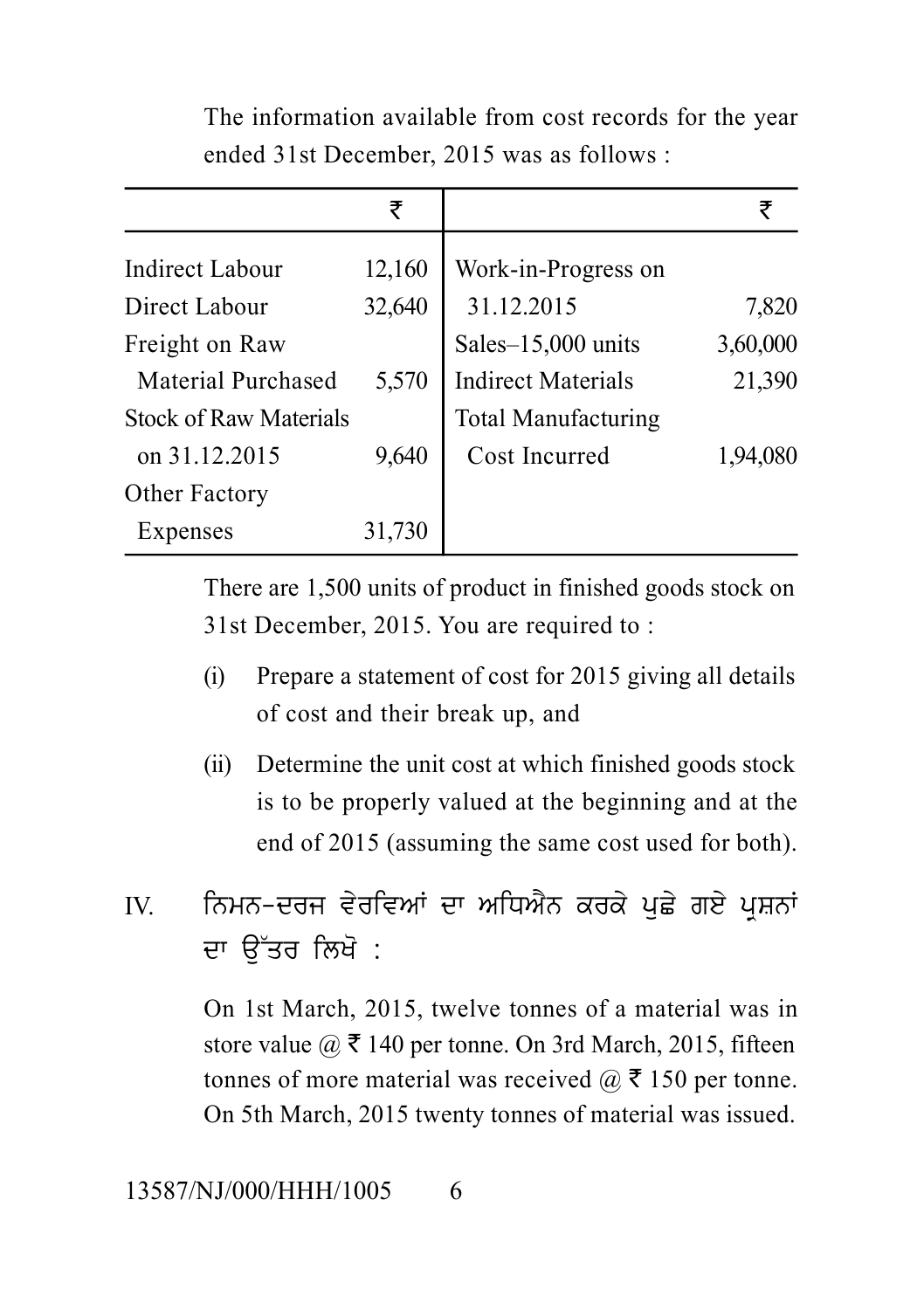Calculate the price of the issue, if the issue of materials is priced according to :

- (i) First-In-First-Out method;
- (ii) Last-In-First-Out method;
- (iii) Simple Average method;
- (iv) Weighted average method.

### <u>ਭਾਗ—B</u>

- 
- (iv) Weighted average method.<br> **ਭਾਗ—B**<br>V. ਫੈਕਟਰੀ ਵਿਚ ਟਾਈਮ ਕੀਪਿੰਗ ਦੀਆਂ ਵਿਧੀਆਂ ਦਰਜ ਕਰੋ।<br>VI. ਸਰਵਿਸ ਵਿਭਾਗ ਦੀਆਂ ਲਾਗਤਾਂ ਦੀ ਉਤਪਾਦਨ ਵਿਭਾਗਾਂ ਉਤੇ ਭਾਗ—B<br>V. ਫੈਕਟਰੀ ਵਿਚ ਟਾਈਮ ਕੀਪਿੰਗ ਦੀਆਂ ਵਿਧੀਆਂ ਦਰਜ ਕਰੋ।<br>VI. ਸਰਵਿਸ ਵਿਭਾਗ ਦੀਆਂ ਲਾਗਤਾਂ ਦੀ ਉਤਪਾਦਨ ਵਿਭਾਗਾਂ ਉਤੇ<br>ਵੰਡ ਕਰਨ ਦੀਆਂ ਵਿਭਿੰਨ ਵਿਧੀਆਂ ਵਿਚਾਰੋ। ਫੈਕਟਰੀ ਵਿਚ ਟਾਈਮ ਕੀਪਿੰਗ ਦੀਆਂ ਵਿਧੀਆਂ ਦਰਜ ਕਰੋ।<br>ਸਰਵਿਸ ਵਿਭਾਗ ਦੀਆਂ ਲਾਗਤਾਂ ਦੀ ਉਤਪਾਦਨ ਵਿਭਾਗਾਂ ਉਤੇ<br>ਵੰਡ ਕਰਨ ਦੀਆਂ ਵਿਭਿੰਨ ਵਿਧੀਆਂ ਵਿਚਾਰੋ।<br>ਨਿਮਨ-ਦਰਜ ਵੇਰਵੇ ਪੜ ਕੇ ਲੋੜੀਂਦੀ ਕਾਰਵਾਈ ਕਰਰੋ : VI. ਸਰਵਿਸ ਵਿਭਾਗ ਦੀਆਂ ਲਾਗਤਾਂ ਦੀ ਉਤਪਾਦਨ ਵਿਭਾਗਾਂ ਉਤੇ<br>ਵੰਡ ਕਰਨ ਦੀਆਂ ਵਿਭਿੰਨ ਵਿਧੀਆਂ ਵਿਚਾਰੋ।<br>VII. ਨਿਮਨ-ਦਰਜ ਵੇਰਵੇ ਪੜ੍ਹ ਕੇ ਲੋੜੀਂਦੀ ਕਾਰਵਾਈ ਕਰਰੋ :<br>Calculate Machine Hour Rate of A Machine :
- 

Calculate Machine Hour Rate of A Machine :

|                                                  | ₹     |                                |                 | ₹     |
|--------------------------------------------------|-------|--------------------------------|-----------------|-------|
| Consumable Stores 600 for A Machine Insurance of |       |                                |                 |       |
| Consumable Stores 1,000 for B Machine            |       |                                | <b>Building</b> | 4,800 |
| Repairs                                          |       | 800 for A Machine Insurance of |                 |       |
| Repairs                                          |       | 1,200 for B Machine            | Machines        | 800   |
| Heat and Light                                   | 360   |                                | Depreciation of |       |
| Rent                                             | 1,200 |                                | Machines        | 700   |
|                                                  |       |                                | Room Service    | 60    |
|                                                  |       |                                | General Charges | 90    |
|                                                  |       |                                |                 |       |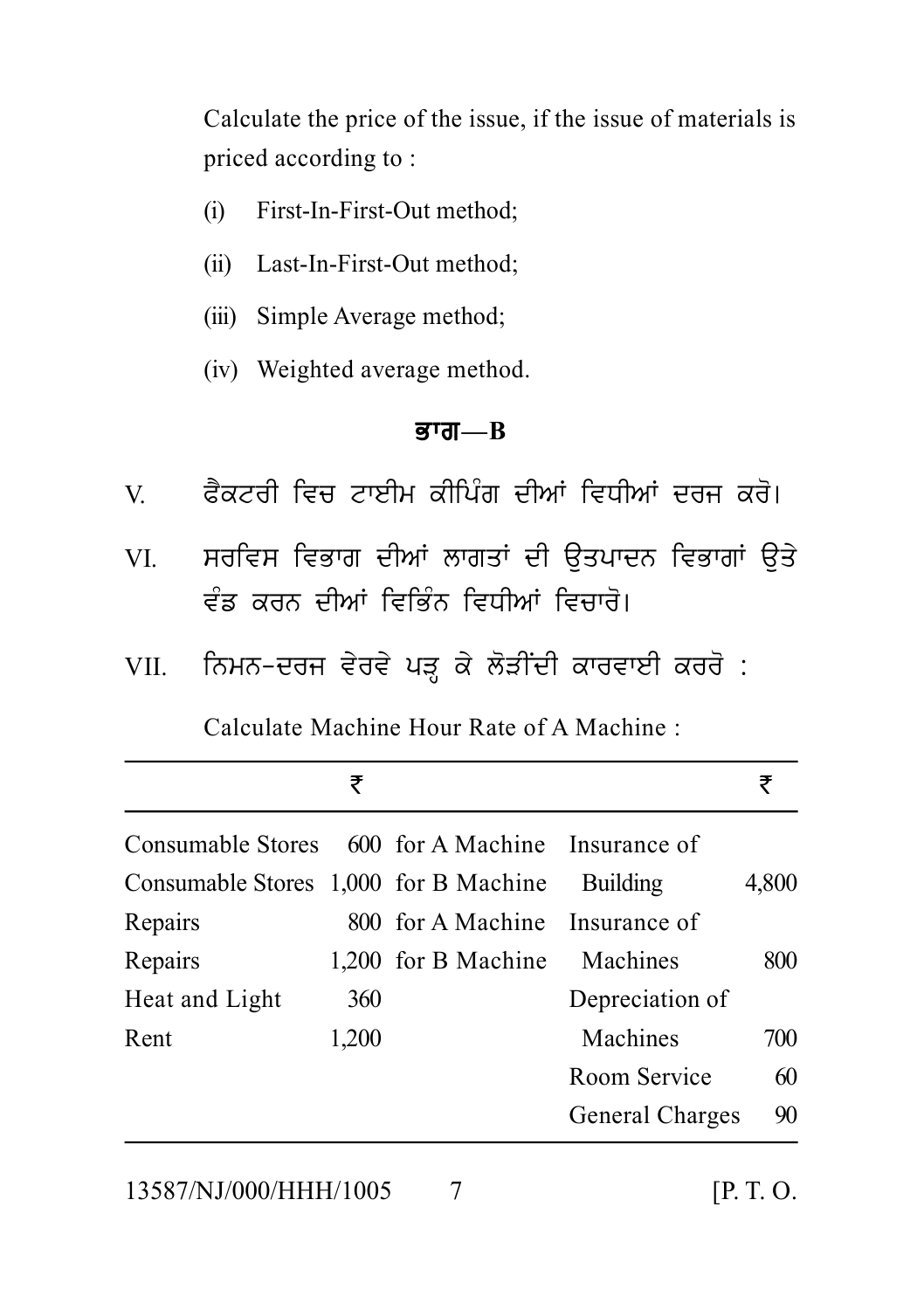Additional information :

|                  | <b>Working Hours</b>                                                                                                  | Area        | <b>Book Value</b> |
|------------------|-----------------------------------------------------------------------------------------------------------------------|-------------|-------------------|
|                  |                                                                                                                       | (sq. metre) |                   |
| A Machine        | 10,000                                                                                                                | 100         | 12,000            |
| <b>B</b> Machine | 25,000                                                                                                                | 500         | 20,000            |
| VIII.            | ਨਿਮਨ-ਦਰਜ ਵੇਰਵਿਆਂ ਦੇ ਪੱਛੇ ਗਏ ਪੁਸ਼ਨਾਂ ਦੇ ਉੱਤਰ ਲਿਖੋ :                                                                    |             |                   |
|                  | A worker is allowed 10 hours to complete a job on daily<br>wages, Ho takes 6 hours to complete the job under a schome |             |                   |

A worker is allowed 10 hours to complete a job on daily wages. He takes 6 hours to complete the job under a scheme of payment by results. His day rate is  $\bar{\tau}$  6 per hour and piece rate is  $\bar{\xi}$  36. The material cost of the product is  $\bar{\xi}$  40 and overheads are charged at 150% of the total direct wages. Calculate the factory cost of the product under – (i) Piece Work Plan ; (ii) Rowan Plan ; and (iii) Halsey Plan. ਭਾਗ—C<br>(ਲਾਜ਼ਮੀ ਪ੍ਰਸ਼ਨ)<br>ਪਿਨੋਟ ਲਿਖੋ :

#### <u>ਭਾਗ—C</u>

- ਭਾਗ—C<br>(ਲਾਜ਼ਮੀ ਪ੍ਰਸ਼ਨ)<br>IX. ਕਿਸੇ *ਦਸ* 'ਤੇ ਸੰਖੇਪ ਨੋਟ ਲਿਖੋ :<br>1. ਸਥਾਈ ਲਾਗਤ ਕੀ ਹੁੰਦੀ ਹੈ?
	-
	- (ਲਾਜ਼ਮੀ ਪ੍ਰਸ਼ਨ)<br>ਕਿਸੇ *ਦਸ* 'ਤੇ ਸੰਖੇਪ ਨੋਟ ਲਿਖੋ :<br>1. ਸਥਾਈ ਲਾਗਤ ਕੀ ਹੁੰਦੀ ਹੈ?<br>2. ਅਵਸਰ ਲਾਗਤ ਦੇ ਅਰਥ ਲਿਖੋ। ਕਿਸੇ *ਦਸ* 'ਤੇ ਸੰਖੇਪ ਨੋਟ ਲਿਖੋ :<br>1. ਸਥਾਈ ਲਾਗਤ ਕੀ ਹੁੰਦੀ ਹੈ?<br>2. ਅਵਸਰ ਲਾਗਤ ਦੇ ਅਰਥ ਲਿਖੋ।<br>3. ਮੁਖ ਲਾਗਤ ਤੋਂ ਕੀ ਭਾਵ ਹੈ?
	-
	- 1. ਸਥਾਈ ਲਾਗਤ ਕੀ ਹੁੰਦੀ ਹੈ?<br>2. ਅਵਸਰ ਲਾਗਤ ਦੇ ਅਰਥ ਲਿਖੋ।<br>3. ਮੁਖ ਲਾਗਤ ਤੋਂ ਕੀ ਭਾਵ ਹੈ?<br>4. ਪੁਨਰ–ਆਰਡਰਿੰਗ ਪੱਧਰ ਕੀ ਹੁੰਦੀ ਹੈ? 4. p unr-Awrfir Mg p `Dr kI h u MdI h Y?

#### 13587/NJ/000/HHH/1005 8